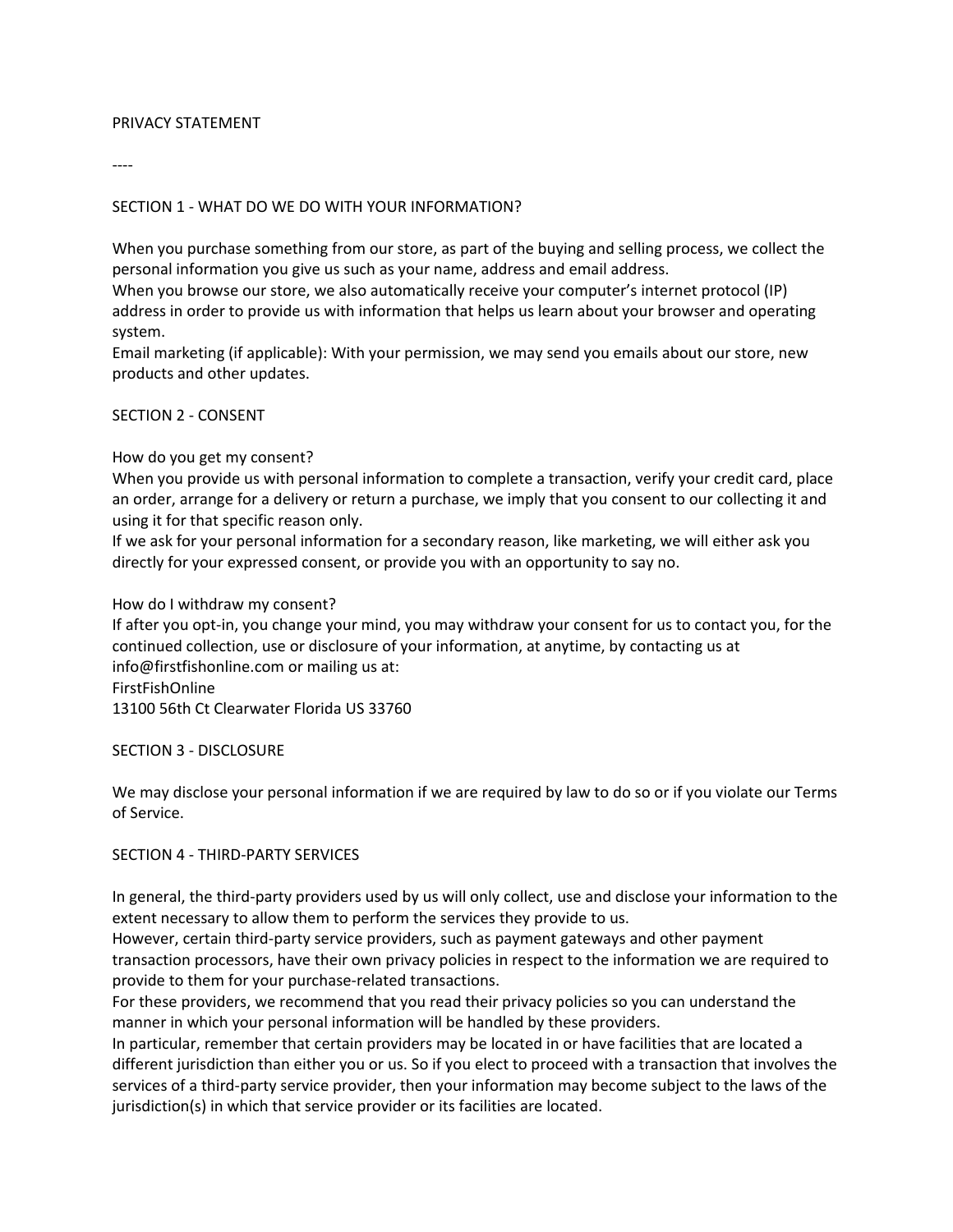As an example, if you are located in Canada and your transaction is processed by a payment gateway located in the United States, then your personal information used in completing that transaction may be subject to disclosure under United States legislation, including the Patriot Act.

Once you leave our store's website or are redirected to a third-party website or application, you are no longer governed by this Privacy Policy or our website's Terms of Service.

## Links

When you click on links on our store, they may direct you away from our site. We are not responsible for the privacy practices of other sites and encourage you to read their privacy statements.

# SECTION 65 - SECURITY

To protect your personal information, we take reasonable precautions and follow industry best practices to make sure it is not inappropriately lost, misused, accessed, disclosed, altered or destroyed. If you provide us with your credit card information, the information is encrypted using secure socket layer technology (SSL) and stored with a AES-256 encryption. Although no method of transmission over the Internet or electronic storage is 100% secure, we follow all PCI-DSS requirements and implement additional generally accepted industry standards.

## SECTION 6 - COOKIES

 Here is a list of cookies that we use. We've listed them here so you that you can choose if you want to opt-out of cookies or not.

 \_session\_id, unique token, sessional, Allows Shopify to store information about your session (referrer, landing page, etc).

shopify visit, no data held, Persistent for 30 minutes from the last visit, Used by our website provider's internal stats tracker to record the number of visits

shopify uniq, no data held, expires midnight (relative to the visitor) of the next day, Counts the number of visits to a store by a single customer.

cart, unique token, persistent for 2 weeks, Stores information about the contents of your cart. \_secure\_session\_id, unique token, sessional

storefront digest, unique token, indefinite If the shop has a password, this is used to determine if the current visitor has access.

## SECTION 7 - AGE OF CONSENT

 By using this site, you represent that you are at least the age of majority in your state or province of residence, or that you are the age of majority in your state or province of residence and you have given us your consent to allow any of your minor dependents to use this site.

## SECTION 9 - CHANGES TO THIS PRIVACY POLICY

We reserve the right to modify this privacy policy at any time, so please review it frequently. Changes and clarifications will take effect immediately upon their posting on the website. If we make material changes to this policy, we will notify you here that it has been updated, so that you are aware of what information we collect, how we use it, and under what circumstances, if any, we use and/or disclose it.